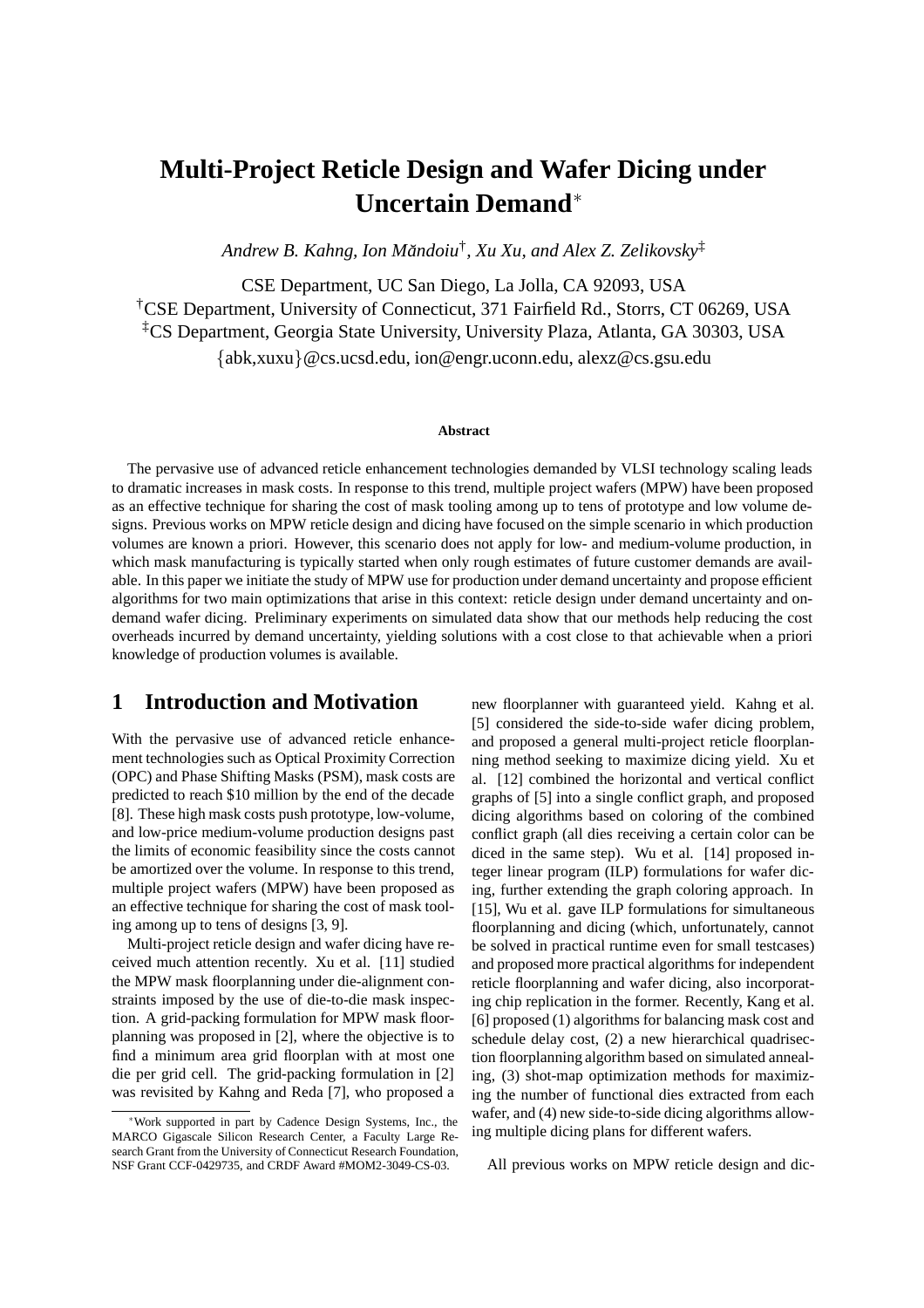

Figure 1: (a) 2-level hierarchical quadrisection floorplan mesh. (b)–(c) Two different floorplans obtained from different assignments of dies to mesh regions.

ing have focused on the simple scenario in which production volumes are fully known at reticle design time. While this assumption holds for prototype manufacturing, it may not hold for low- and medium-volume production. Due to the time-to-market pressure, the mask set must be manufactured as soon as possible, when only rough lower and upper bounds on customer demand are available. Once the mask set is available, lots of wafers can be manufactured in response to customer orders. To increase profitability, it is possible to manufacture larger wafer lots in anticipation of future customer demand, and then dice the wafers as customer orders arrive. Multi-project wafers become even more attractive in this context because, in addition to mask cost sharing, they allow reducing the risks associated with misprediction of customer demand.

In this paper we initiate the study of MPW use for low- and medium-volume production under demand uncertainty and address the two main optimizations that arise in this scenario: reticle design under demand uncertainty and on-demand wafer dicing. Our contributions include novel simulated annealing (SA) algorithms for *robust* reticle floorplanning under demand uncertainty (Section 2). A key enabler of solution quality is the integration within the SA framework of *project replication*, or *cloning*. Unlike in [15], where project replication was proposed as a post-processing step intended to use the white space left on the reticle, our algorithm works with multiple copies (and can dynamically adjust their number) throughout the entire solution search process, therefore resulting into both a better use of reticle area and improved dicing properties. Our cloning strategy further allows full control of reticle size, and should also be useful for MPW reticle design in the case when production volumes are known. We also give algorithms for on-demand wafer dicing (Section 3). For both reticle design and on-demand dicing, our best algorithms require little or no knowledge about customer order distribution. Nevertheless, experiments on simulated data show that our algorithms are very effective in reducing overheads incurred by demand uncertainty, coming very close in solution quality to al-

gorithms that rely on a priori knowledge of customer orders (Section 4).

# **2 Robust Reticle Floorplanning**

Reticle floorplanning is perhaps the most important optimization step of any MPW flow. Compared with traditional chip floorplanning, the difficulty of MPW reticle floorplanning lies in the complex relationship between the reticle floorplan and overall manufacturing cost, via conflicting factors such as reticle area and dicing compatibility [15]. Manufacturing cost estimation becomes even more difficult when production volumes are uncertain. Two reticle floorplans that require the same number of wafers for satisfying a certain set of production volumes may require significantly different numbers of wafers even for slight changes in the production volumes. Ideally, we would like a reticle floorplan that leads to low production costs under most possible production requirements. This *robustness* objective for reticle design under production demand uncertainty can be formulated as follows:

#### **Robust Reticle Design Problem (RRDP).**

**Given:** Maximum reticle size, dies  $\mathcal{D} = \{D_1, \ldots, D_n\}$ , and probability distribution of customer orders for each die.

**Find:** a reticle floorplan for *D* that maximizes the *expected* number of wafers required to satisfy customer orders over the time horizon for which production is being planned.

Our RRDP algorithm uses the simulated annealing (SA) framework introduced in [6]. As in [6], a hierarchical quadrisection mesh is defined recursively as follows:

- At level 1, the full reticle area is divided via one horizontal line and one vertical line into 4 rectangular regions denoted *R*(1*,*1), *R*(1*,*2), *R*(1*,*3), and *R*(1*,*4), respectively.
- In general, each level  $i \ge 1$  has  $4^i$  regions denoted  $R(i, j)$ ,  $1 \leq j \leq 4^i$ . Regions at level  $i + 1$  are obtained by dividing each region  $R(i, j)$  at level *i* into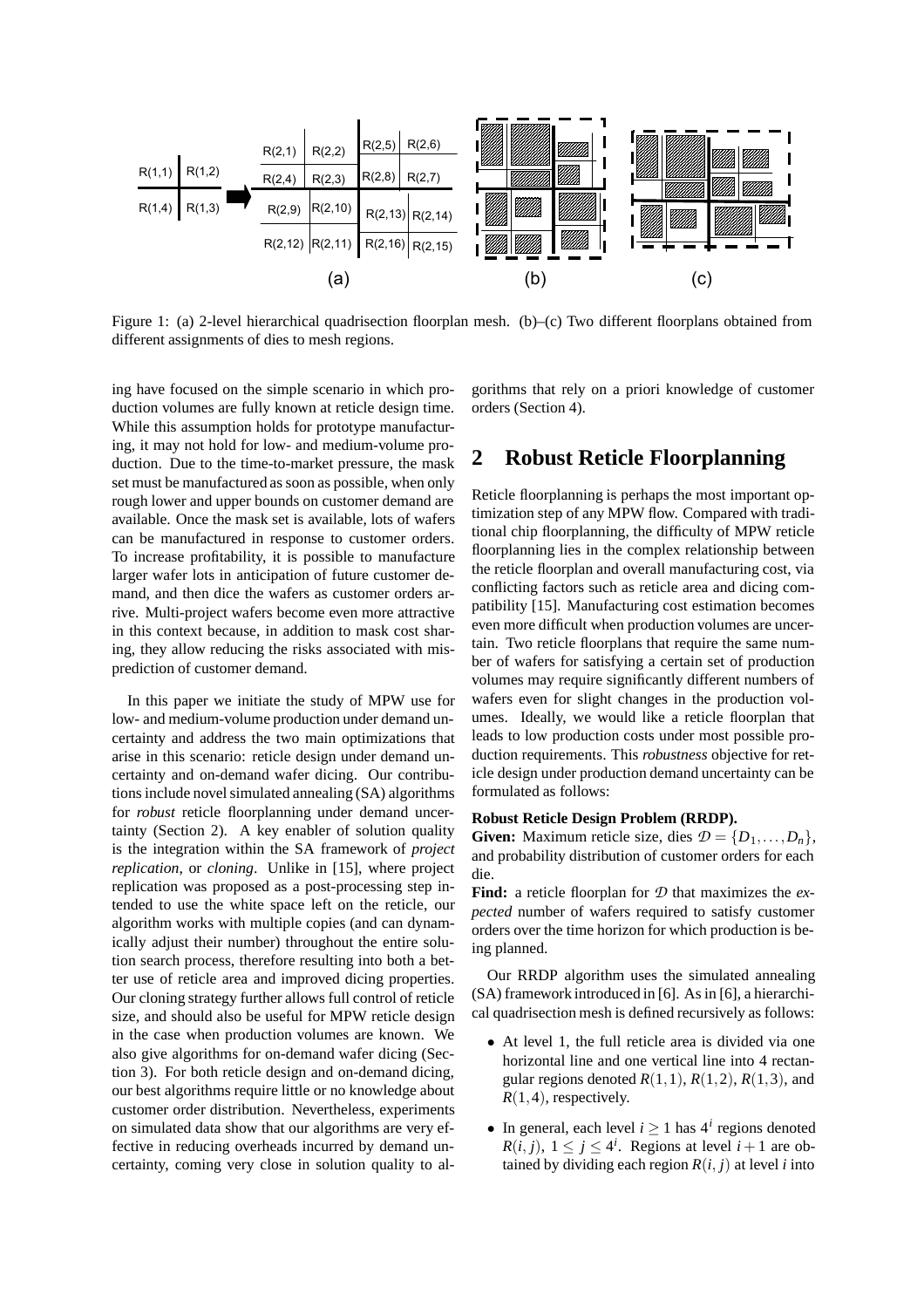| <b>Input:</b> Dimensions and volume requirement distributions of <i>n</i> dies, parameter $\beta$ , $0 \le \beta < 1$                |
|--------------------------------------------------------------------------------------------------------------------------------------|
| <b>Output:</b> Reticle floorplan and wafer dicing plan                                                                               |
| 1. Construct the hierarchical quadrisection floorplan mesh                                                                           |
| 2. Assign the <i>n</i> dies to regions at random                                                                                     |
| 3. If (floorplan width and heigh smaller than maximum reticle dimensions) then FoundFeasible $\leftarrow$ True                       |
| 4. Else Found Feasible $\leftarrow$ False                                                                                            |
| 5. While (not converged and # of moves $\langle Move\_Limit \rangle$ )                                                               |
| Pick a move at random<br>6.                                                                                                          |
| If (floorplan width and heigh smaller than maximum reticle dimensions) then<br>7.                                                    |
| Found Feasible $\leftarrow$ True; $\delta \leftarrow$ New Objective Value - Old Objective Value<br>8.                                |
| Else, if ( <i>FoundFeasible</i> = <i>False</i> ) then $\delta \leftarrow$ New Area - Old Area, else $\delta \leftarrow \infty$<br>9. |
| If $(\delta < 0)$ then accept the move, else accept the move with probability $e^{-\frac{\delta}{T}}$<br>10.                         |
| $T \leftarrow \beta T$<br>11.                                                                                                        |

Figure 2: Hierarchical quadrisection floorplanning algorithm.

4 new regions,  $R(i+1,4^{j-1}+1)$ ,  $R(i+1,4^{j-1}+2)$ , *R*(*i* + 1,  $4^{j-1}$  + 3) and *R*(*i* + 1,  $4^{j-1}$  + 4), respectively, via one horizontal line and one vertical line.

The number of levels *l* is chosen such that the number of regions at level  $l$ ,  $4^l$ , is greater than the number of dies. Figure 1(a) shows a mesh with 2 levels.

In our algorithm, each one of the *n* given dies is assigned to a different region of the hierarchical quadrisection mesh. The mesh itself is "soft" since the dimensions of each mesh region are determined by the die assignment. As shown in Figure 1 (b) and (c), different die assignments lead to different region dimensions and therefore to different reticle floorplans. We denote the width of the region  $R(i, j)$  by  $W(R(i, j))$ and the height by  $H(R(i, j))$ . For a given die assignment, region heights and widths can be computed in a bottom-up manner, as follows. At level *l*, if there is a die in the region  $R(l, j)$ , then  $W(R(l, j))$  is set to the width of the die and  $H(R(l, j))$  is set to the height of die; otherwise,  $W(R(l, j)) = H(R(l, j)) = 0$ . At level  $i < l$ ,  $W(R(i, j)) = \max\{W(R(i+1, 4^{j-1}+1)), W(R(i+1, 4^{j-1}+1)\}$  $1,4^{j-1}+4$ ))} + max{ $W(R(i+1,4^{j-1}+2))$ ,  $W(R(i+1,4^{j-1}+2))$  $(1,4^{j-1}+3))$ } and  $H(R(i,j)) = \max\{H(R(i+1,4^{j-1}+1))\}$  $1$ )),  $H(R(i + 1, 4^{j-1} + 2))$ } + max{ $H(R(i + 1, 4^{j-1} + 4^{j-1})$  $B(j), H(R(i+1,4^{j-1}+4))$ .

A main advantage of the proposed hierarchical quadrisection mesh structure is that it guarantees dicing compatibility between dies placed in certain regions. In particular, dies located in diagonally opposing sibling regions can always be diced together. This property is used by our simulated annealing algorithm to quickly evaluate the quality of a reticle floorplan.

We call a set of mesh regions *independent* if the dies in these regions can be diced simultaneously. For an independent set *S* the *expected wafer requirement* is upperbounded by

$$
W(S) = \int \max_{D \in S} \left[ \frac{N(D)}{Q(D)} \right] dN \tag{1}
$$

where  $N(D)$  is the random variable denoting the vol-

ume requirement for die  $D$ , and  $Q(D)$  is the number of copies of die *D* per wafer for the evaluated floorplan. In our implementation we use a Monte-Carlo simulation to evaluate (1): we generate 100 random production volume vectors *N* according to the given distributions, and then average max $_{D \in S} \left[ \frac{N(D)}{Q(D)} \right]$  over these vectors.

To evaluate a given hierarchical quadrisection floorplan, we start by creating  $4<sup>l</sup>$  sets, each consisting of at most one die, corresponding to the level-*l* regions of the floorplan mesh. We then merge, in bottom-up order, pairs of sets coming from diagonally opposing sibling regions, thus ensuring that the merged sets remain independent. Note that the wafer requirement of a merged pair is the *maximum* of the wafer requirements of its two sets. Thus, to ensure the smallest total wafer requirement, when merging the sets coming from two diagonally opposing sibling regions we sort the sets in each region according to their wafer requirement, merge the sets with highest wafer requirement in each region, then merge the sets with second highest wafer requirement, and so on. Since at each level the merging process decreases the number of sets in half, we end up with  $2<sup>l</sup>$ independent sets covering all dies at level 1. The objective function used by our simulated annealing algorithm to evaluate floorplan changes is the sum of wafer requirement upperbounds computed using (1) for these  $2<sup>l</sup>$  independent sets.

The algorithm (Figure 2) starts by assigning each die randomly to one of the  $4<sup>l</sup>$  regions of the hierarchical quadrisection mesh. The objective function is calculated and recorded for this initial floorplan. At each step we find a neighbor solution based on the following moves:

- **Region exchange move:** exchange the dies in two regions; if one of the regions is empty this amounts to moving a die from one region to another.
- **Orientation move:** rotate one die by 90 degrees if die width and height are different.

After each move, we evaluate the objective function for the resulting floorplan. To enforce the given maximum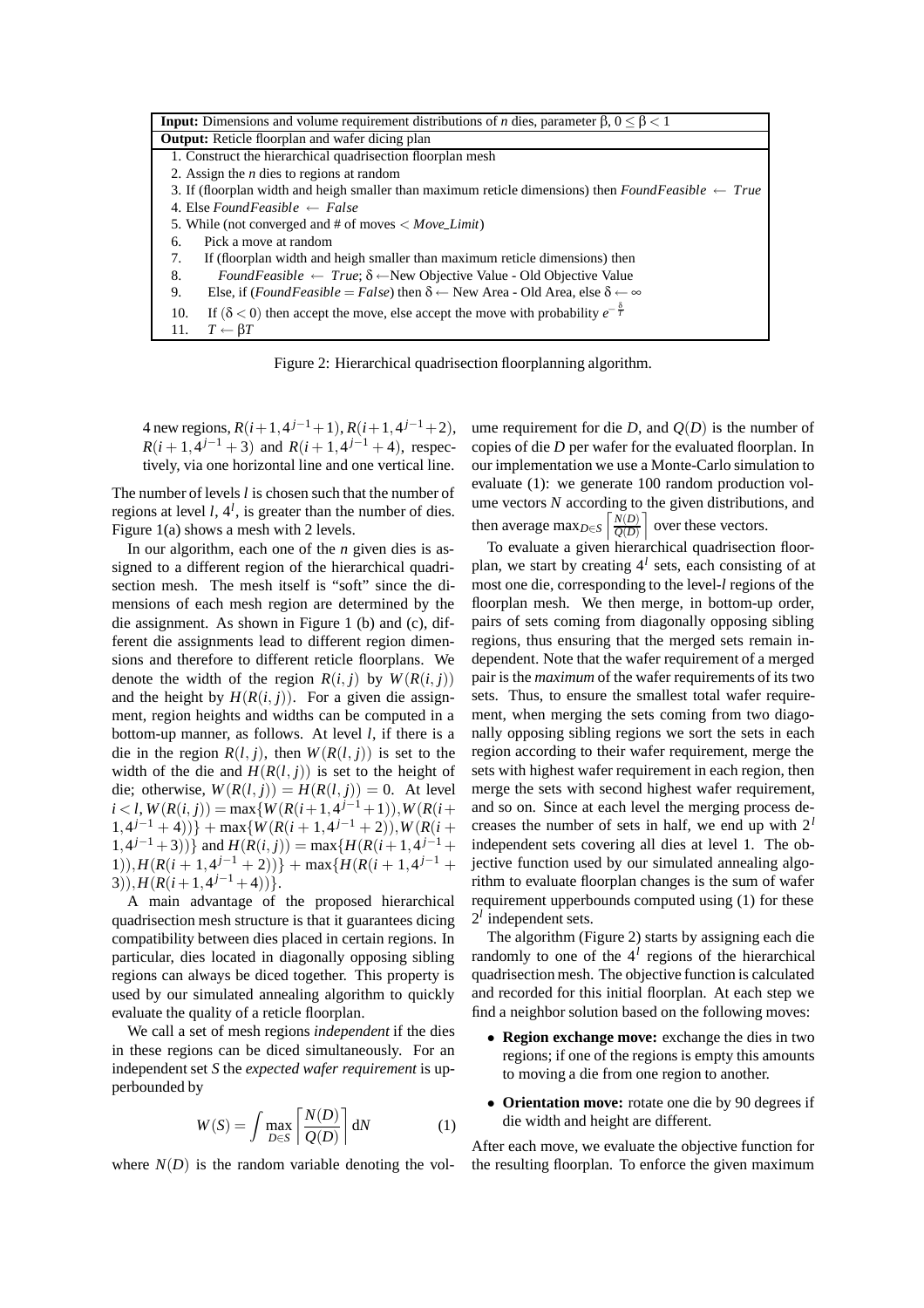reticle dimensions, the objective value is set to infinity when the evaluated floorplan's dimensions exceed allowed maximums (unless we have not yet found a feasible floorplan, in which case the algorithm switches to using floorplan area as objective function). As in any simulated annealing algorithm, improving moves are always accepted, while remaining ones are accepted with a probability exponentially decreasing with the objective value increase and the current annealing temperature.

#### **2.1 Die Cloning**

Most previous works on MPW reticle design assume that the reticle contains a single copy of each die. This is appropriate for prototype manufacturing, when only a small number of wafers is produced, since it minimizes reticle area (and hence total cost). For lowand medium-production volume the number of manufactured wafers is larger, and die cloning (i.e., using multiple copies of a die in the reticle) may be justified even when it leads to some increase in reticle area, since cloning can improve dicing yield and thus decrease the number of required wafers.

A simple die cloning method was proposed in [15], based on insertion of additional die copies within the white space available in a floorplan constructed starting with a single copy of each die. However, this postprocessing approach has limited potential for improvement since typically there is not much empty space left on the reticle. Here, we propose a comprehensive approach to die cloning, which involves making cloning decisions *before*, *during*, as well as *after* running the simulated annealing algorithm in Figure 2.

First, we set the initial number of copies  $c_D$  for die  $D$ with average volume requirement  $V_D$  to

$$
c_D = \max\{1, \beta f(V_D)\}
$$

Here,  $f(V_D)$  is a monotonically increasing function of *V<sub>D</sub>*. We used  $f(V_D) = V_D$  and  $f(V_D) = \sqrt{V_D}$  in our experiments, the resulting algorithms are referred to as SA-clone1 and SA-clone2, respectively. Parameter  $\beta$  is a scaling factor chosen such that

$$
\sum_{D \in \mathcal{D}} c_D a_D \leq \alpha A
$$

where,  $a_D$  denotes the area of die *D*, *A* denotes the maximum reticle area and  $\alpha \leq 1$  is a maximum reticle utilization factor, which was set to 0.6 in our experiments. To facilitate dicing, all copies of a die are arranged in a  $k \times l$  "clone array" which is always assigned to a single floorplan mesh region.

We also modified the simulated annealing algorithm in Figure 2 by adding four new moves: addition/deletion of a row/column of copies from a clone array. Finally, after the completion of the algorithm, we try to insert additional rows or columns into the clone arrays without increasing reticle size.

## **3 On-Demand Wafer Dicing**

A wafer consists of reticle projections ("flashes") arranged in a number of *projection rows* and *projection columns*. Each projection is an image of the reticle, which includes one or more copies of each die. Although all die copies on a wafer can be recovered by using expensive dicing technologies such as laser cutting [10], with the prevalent side-to-side wafer dicing technology some die copies will be destroyed. Under the side-to-side dicing model all reticles in the same row (column) on the wafer are sawed by a single set of horizontal (resp. vertical) cut lines, as the diamond blades cannot stop at arbitrary points during cutting.

#### **3.1 Single Batch Dicing**

Dicing a single batch of customer of orders can be formulated as the following *Side-to-Side Wafer Dicing Problem* (SSWDP): Given a multi-project reticle and required production volumes for each die, find the minimum number of wafers and a set of wafer dicing plans yielding for each die a number of copies equal to or greater than the required production volume. Xu et al. [12] assumed that each wafer uses exactly one horizontal dicing plan and one vertical dicing plan for all reticle image rows/columns. This assumption allowed them to use a coloring-based heuristic giving good results for testcases with large volume requirement. In [6] we have given an integer linear programming formulation which allows finding an *optimal*set of dicing plans restricted in this way. Next we refine the formulation in [6] to change the objective from pure minimization of the number of wafers to the minimization of the combined wafer *and* dicing cost, where the former is proportional to the number of wafers and the latter is proportional to the number of different wafer dicing plans used to fulfill the batch of orders.

As in [12], two dies *D* and  $D'$  on a reticle are said to be in *dicing conflict* if they are either in horizontal dicing conflict or vertical dicing conflict. The *conflict graph* is the graph with vertices corresponding to the dies and edges connecting pairs of dies in dicing conflict. A *maximum conflict independent set* is a subset of *D* which can be sliced out by a set of horizontal and vertical cut lines. We use *MCIS* to denote the set of all maximal independent sets in the conflict graph. For each independent set  $C \in MCIS$ , let  $f_C$  be an integer variable denoting the number of wafers which use the dicing plan defined by *C*. Also, let  $x_C$  be a 0/1 variable which is set to 1 if and only if the dicing plan defined by *C* is used to dice at least one wafer. Denoting by  $\alpha$  the cost of a wafer and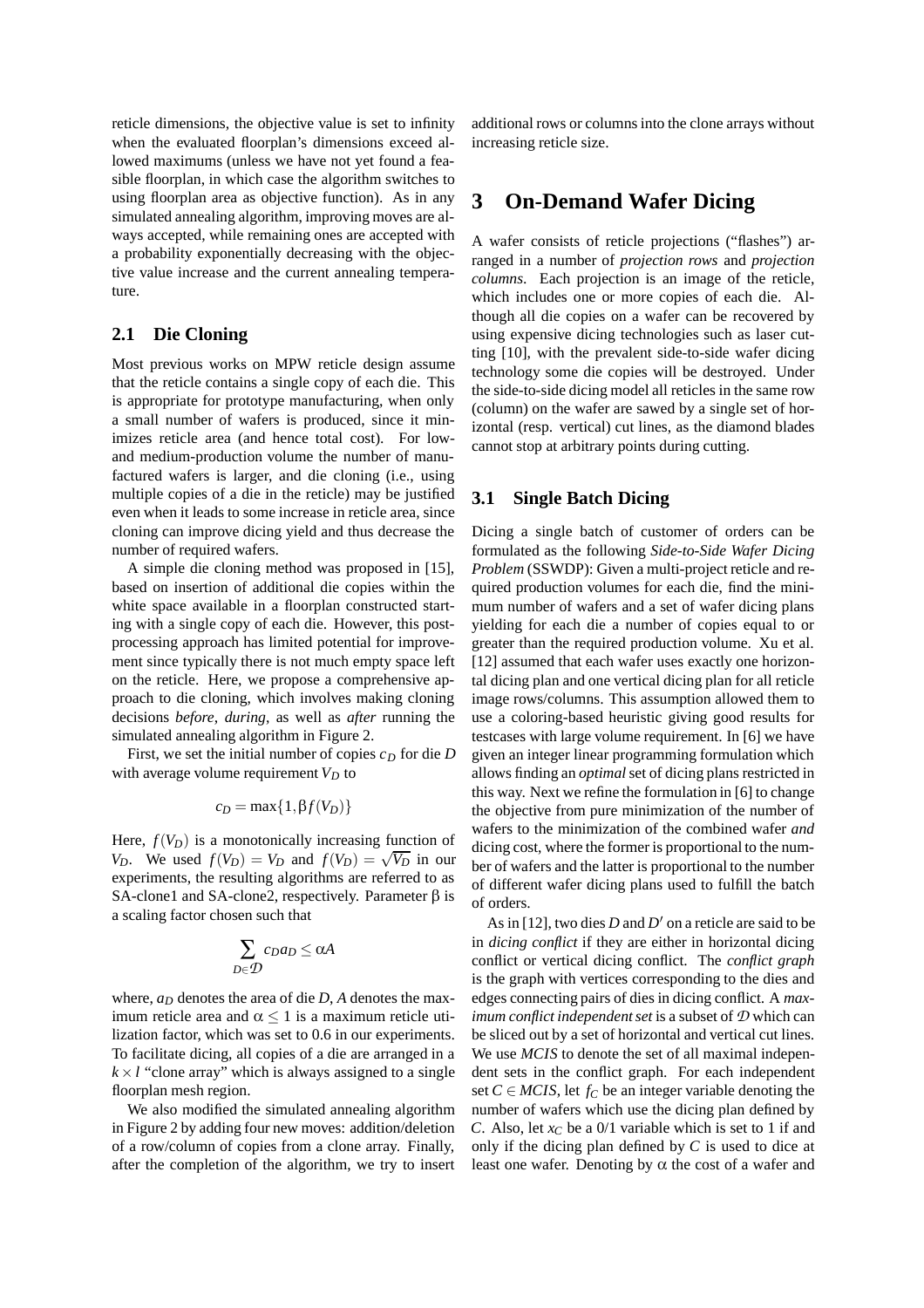| <b>Input:</b> reticle floorplan with dies $\mathcal{D} = \{D_1, \ldots, D_n\}$ , wafer shot-map, |
|--------------------------------------------------------------------------------------------------|
| customer orders $Q_i$ , $1 \le i \le m$                                                          |
| <b>Output:</b> number of wafers $N_i$ to be diced after receiving each order $Q_i$               |
| 01. For each $k = 1, \ldots, n$ , in_stock(k) $\leftarrow$ 0                                     |
| 02. For $i = 1, , m$ do                                                                          |
| For each $k = 1, \ldots, n$<br>03.                                                               |
| If in $stock(k) \ge Q_i(k)$ then<br>04.                                                          |
| $in\_stock(k) \leftarrow in\_stock(k) - Q_i(k)$<br>05.                                           |
| $O_i(k) \leftarrow 0$<br>06.                                                                     |
| 07.<br>Else                                                                                      |
| $Q_i(k) \leftarrow Q_i(k) - in\_stock(k)$<br>08.                                                 |
| $in\_stock(k) \leftarrow 0$<br>09.                                                               |
| 10.<br>If $O_i \neq 0$                                                                           |
| 11.<br>Run the SSWDP algorithm in Section 3.1 with production volumes given by $Q_i$             |
| 12.<br>Let $N_i$ be the number of wafers required by the algorithm, and                          |
| 13.<br><i>yield</i> ( <i>k</i> ) be the resulting number of copies of die $D_k$                  |
| 14.<br>For each $k = 1, \ldots, n$                                                               |
| $in\_stock(k) \leftarrow in\_stock(k) + yield(k) - O_i(k)$<br>15.                                |
| 16.<br>Else $N_i \leftarrow 0$                                                                   |
| 17. Return $N_i$ , $i = 1, , m$                                                                  |

Figure 3: Greedy ODSSWDP algorithm.

by β the cost of reprogramming the dicing machine, we obtain the following integer linear program:

Minimize 
$$
\alpha N_w + \beta N_{dp}
$$

subject to

$$
\sum_{C \in MCIS} Q(C, D) f_C \ge N(D), \qquad \forall D \in \mathcal{D}
$$
\n
$$
Nx_C \ge f_C, \qquad \forall C \in MCIS
$$
\n
$$
N_w = \sum_{C \in MCIS} f_C
$$
\n
$$
N_{dp} = \sum_{C \in MCIS} x_C
$$
\n
$$
f_C \in \mathbb{Z}_+, \ x_C \in \{0, 1\} \qquad \forall C \in MCIS
$$

where  $Q(C,D)$  is a constant which represents the number of copies of die *D* obtained from a wafer diced according to *C* and  $N = \max_{D \in \mathcal{D}} N(D)$ . This integer program can be optimally solved efficiently for practical SSWDP instances since there are only *O*(|*MCIS*|) variables and  $O(|\mathcal{D}|+|MCIS|)$  constraints.

### **3.2 Dicing Multiple Batches**

The SSWDP formulation is appropriate in the context of current shuttle services, which are focusing on serving the prototyping needs of independent design companies. In this context, there is no uncertainty on the number of prototype copies required for each project since these are specified by the customers before reticle design, and all dicing can be done in a single batch. However, for low- and medium production the exact customer demand may not be known a priori. When a single company owns all designs on the MPW, it is advantageous to manufacture a large wafer lot in anticipation of future customer demand, and then dice the wafers only in response to incoming customer orders. This motivates the study of the following *on-demand* version of the dicing plan optimization problem:

# **On-Demand Side-to-Side Wafer Dicing Problem (ODSSWDP).**

- **Given:**
	- A multi-project reticle floorplan with dies  $\mathcal{D} =$  ${D_1, \ldots, D_n},$
	- A wafer shot-map, i.e., the position of reticle images on the wafer, and
	- A sequence of customer orders  $Q_i$ ,  $1 \le i \le m$ , where each  $Q_i$  is an *n*-dimensional vector of nonnegative integers

**Find:** number of wafers  $N_i$  to be diced after receiving each order  $Q_i$  and corresponding dicing plans **Such that:**

- Each customer order is satisfied before receiving the next order, i.e., for every  $k \in \{1, \ldots, n\}$  and  $j \in \{1, \ldots, m\}$ , the number of copies of die  $D_k$  that result from dicing the first  $\sum_{i=1}^{j} N_i$  wafers is at least  $\sum_{i=1}^{j} Q_i(k)$  (we assume that excess die copies obtained in a dicing step are stored at no cost and can be used to satisfy customer orders in subsequent step.)
- Dicing decisions are made on-demand, i.e., for every  $i$ , the number of wafers  $N_i$  and the associated dicing plans are chosen *without* any knowledge of  $Q_i$  for  $j > i$ , and
- The total wafer and dicing cost is minimized.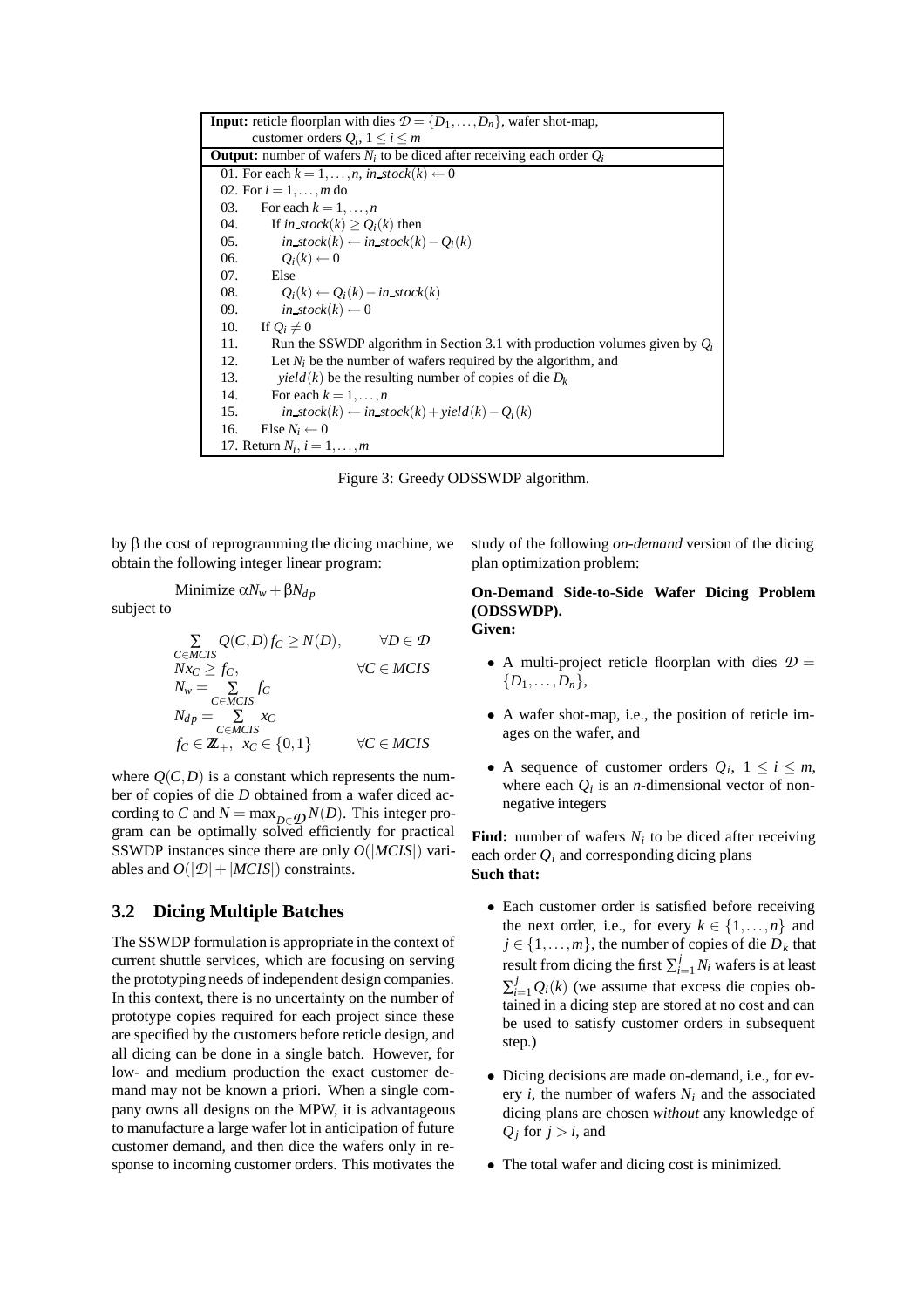| <b>Input:</b> reticle floorplan with dies $\mathcal{D} = \{D_1, \ldots, D_n\}$ , wafer shot-map,  |
|---------------------------------------------------------------------------------------------------|
| customer orders $Q_i$ , $1 \le i \le m$                                                           |
| <b>Output:</b> number of wafers $N_i$ to be diced after receiving each order $Q_i$                |
| 01. For each $k = 1, , n$ , in_stock(k) $\leftarrow$ 0, past_demand(k) $\leftarrow$ 0             |
| 02. For $i = 1, , m$ do                                                                           |
| 03.<br>For each $k = 1, \ldots, n$                                                                |
| past_demand(k) $\leftarrow$ past_demand(k) + $Q_i(k)$<br>04.                                      |
| If $in\_stock(k) \ge Q_i(k)$ then<br>05.                                                          |
| in $stock(k) \leftarrow in stock(k) - Q_i(k)$<br>06.                                              |
| $O_i(k) \leftarrow 0$<br>07.                                                                      |
| 08.<br>Else                                                                                       |
| 09.<br>$Q_i(k) \leftarrow Q_i(k) - in\_stock(k)$                                                  |
| in $stock(k) \leftarrow 0$<br>10.                                                                 |
| 11.<br>If $Q_i \neq 0$                                                                            |
| $\alpha \leftarrow \max\{Q_i(k)/\text{past\_demand}(k)   \text{ past\_demand}(k) \neq 0\}$<br>12. |
| 13.<br>For each $k = 1, \ldots, n$                                                                |
| $Q'(k) \leftarrow \max\{0, \lceil \alpha \cdot past\_demand(k) \rceil - in\_stock(k)\}\$<br>14.   |
| Run the SSWDP algorithm in Section 3.1 with production volumes given by $Q'$<br>15.               |
| Let $N_i$ be the number of wafers required by the algorithm, and<br>16.                           |
| 17.<br>$yield(k)$ be the resulting number of copies of die $D_k$                                  |
| 18.<br>For each $k = 1, \ldots, n$                                                                |
| in $stock(k) \leftarrow in\_stock(k) + yield(k) - Q_i(k)$<br>19.                                  |
| 20.<br>Else $N_i \leftarrow 0$                                                                    |
| 21. Return $N_i$ , $i = 1, \ldots, m$                                                             |

Figure 4: History-based ODSSWDP algorithm.

We remark that, although we refer to the demand vectors  $Q_i$  as "customer orders", they may represent customer orders aggregated over certain periods of time (e.g., daily, weekly, etc.) In Section 4.2 we will use this flexibility to gauge the benefits of batching customer orders for dicing purposes.

A simple greedy ODSSWDP algorithm is given in Figure 3. The algorithm keeps track of the existing die stock, which changes after each dicing step. For every incoming customer order, the algorithm tries first to use existing dies to satisfy as much as possible of the order. If the order is fulfilled using existing stock, no additional wafers are diced. Otherwise, the SSWDP algorithm in Section 3.1 is invoked with the remaining order balance as required production volume to determine how many additional wafers to dice (and what dicing plans to use for them). Finally, the die copies thus obtained are used to complete the order, and any leftover copies are stored for future use.

The algorithm in Figure 3 is attractive for its simplicity, but has a number of weaknesses. The SSWDP instances solved in Line 11 of the algorithm in Figure 3 will typically require only a few wafers. This means that a large fraction of the resulting die copies will end up being stocked for future use. These die are chosen by the SSWDP algorithm without considering the already existing stock or the demand trends that can be inferred from past customer orders. An improved ODSS-WDP algorithm correcting these weaknesses, which we call "history-based", is given in Figure 4. In addition

| Testcase         | # dies | Min Vol. | Max Vol. | Die area $(cm2)$ |
|------------------|--------|----------|----------|------------------|
| Ind1             | 12     | 200      | 20000    | 1.13             |
| Ind2             | 14     | 100      | 10000    | 1.36             |
| Ind <sub>3</sub> | 24     | 200      | 20000    | 1.82             |
| Ind <sub>4</sub> | 31     | 100      | 20000    | 1.62             |
| Ind <sub>5</sub> | 14     | 100      | 10000    | 0.86             |
| Ind <sub>6</sub> | 24     | 100      | 3000     | 2.26             |

Table 1: CMP testcases parameters.

to tracking the existing stock, the improved algorithm also tracks the past order history. When a customer order cannot be fulfilled using the existing stock, instead of calling the SSWDP algorithm with production volumes given by the remaining balance, we call it with a vector of production volumes given by the past demand scaled down as much as possible while still ensuring that we can satisfy the remaining order balance, and further adjusted by subtracting existing stock quantities (Lines 12-14).

# **4 Experimental Results**

To evaluate the performance and scalability of the proposed algorithms, we used six industry testcases from CMP [1], each having between 12 and 31 dies with varying sizes. For each die, we assumed upper and lower bounds on the production volume requirements as given in Table 1.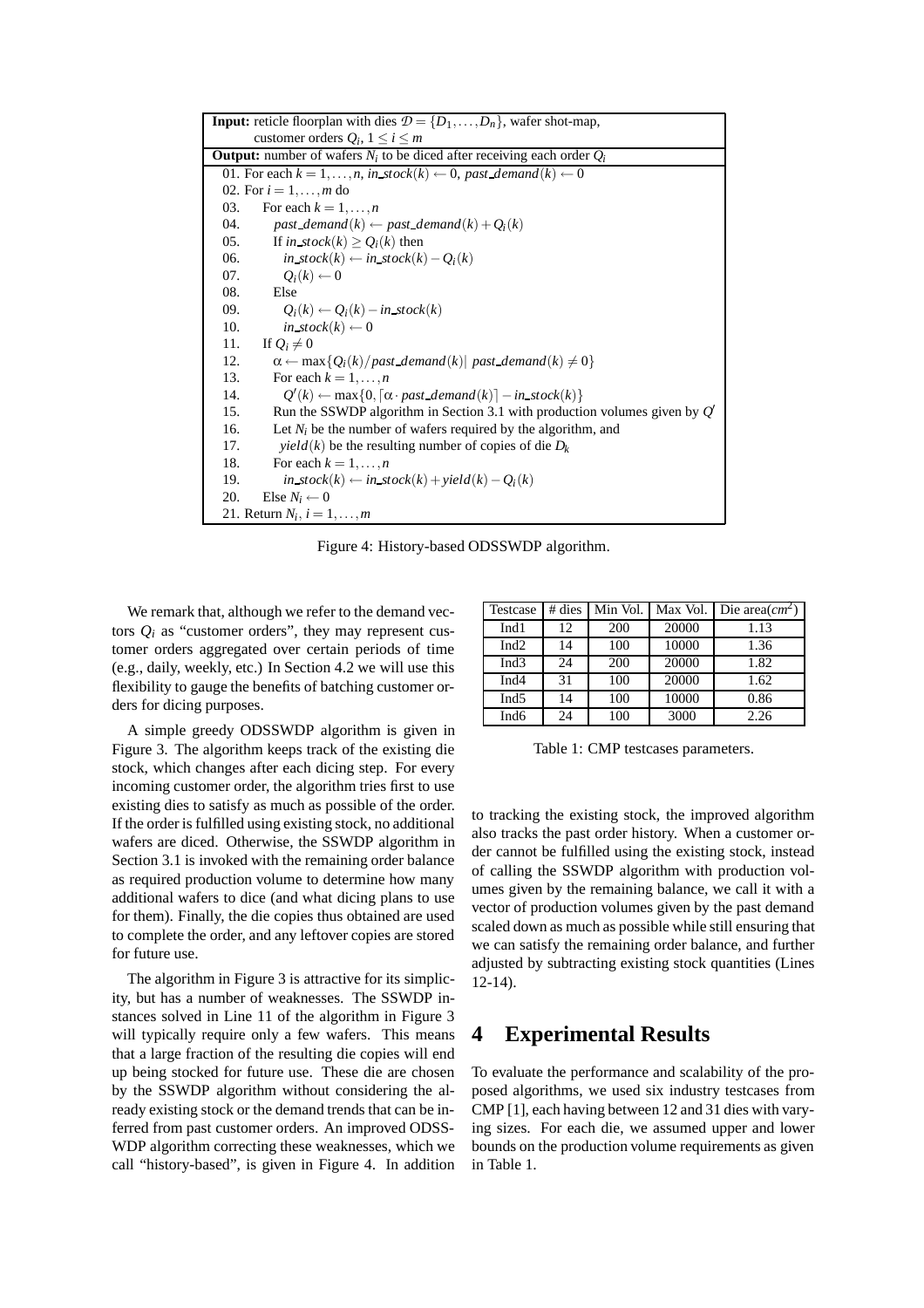#### **4.1 Reticle Design**

We included in our comparison several floorplans:

- The industry floorplan designed by CMP engineers (CMP);
- The floorplan obtained by running the hierarchical quadrisection algorithm in [6] (HQ) with production volumes set to the median point of the expected distribution, i.e., to the average between the minimum and the maximum expected customer orders;
- The floorplan obtained by running the simulated annealing algorithm in Figure 2 driven by the uniform, respectively normal distributions for customer orders (SA-unif and SA-norm); and
- The floorplans obtained by running the simulated annealing algorithm with cloning, using an initial number of clones which is proportional to the average production volume (SA-clone1), respectively to the square root of the average production volume (SA-clone2). In these versions of the algorithm we used a simpler SA objective instead of the Monte Carlo simulation used in SA-unif and SA-norm, namely the number of wafers needed to satisfy the average production volumes.

Table 2 gives the observed average and standard deviation of the number of wafers required to fulfill 100 random production requirement vectors generated for each die according to uniform, respectively normal probability distributions. Dicing was done in all cases using the integer linear programming SSWDP algorithm in Section 3.1 with  $\alpha = 1$  and  $\beta = 0$ . For comparison, we include in the table the observed average and standard deviation for the number of wafers obtained by independently running the hierarchical quadrisection algorithm of [6] for each of the 100 random production volume requirements (HQ∗). HQ<sup>∗</sup> can be used to estimate the reticle floorplanning suboptimality incurred due to demand uncertainty, since in its computation we allow selecting an individual floorplan for every production volume vector. (Note that  $HQ^*$  is not a true lower-bound since HQ does not guarantee optimality.) The results show that the two cloning based SA algorithms give the best results, often better even than HQ∗, despite the unfair advantage of the latter. The cloning algorithm which starts with a number of clones proportional to the square root of average production volumes gives best results, improving over CMP floorplans by an average of 33% for production volumes generated from uniform distributions, and by an average of 28% for production volumes generated from normal distributions. Most of the improvement is due to the use of cloning, as can be seen from the fact that the SA algorithms without cloning give significantly worse results (although still



Figure 6: Four quadrant dicing: the wafer is first divided into four quadrants, then each quadrant is diced independently using side-to-side cuts.

better than CMP when driven by the correct distribution).

In Figure 5 we explore another measure of floorplan robustness. Here, we plot the tradeoff curve between the number of wafers and the probability of satisfying customer orders generated from the underlying distributions. To efficiently determine these tradeoffs, we used the following Monte-Carlo simulation:

- First, we generated a large number *Q* of random production volume vectors according to the given distributions.
- Then, for each production volume vector *q* we computed the minimum number of wafers  $N(q)$  required to satisfy it using the integer linear programming SSWDP algorithm in Section 3.1
- Finally, for every number of wafers *N*, we estimate the probability of satisfying an arbitrary customer order as the ratio between  $|\{q | N(q) \leq N\}|$  and *Q*.

The tradeoff curves show that cloning based floorplanning yields the highest success probability *over the entire range of number of wafers*. Besides showing the intrinsic qualities of a selected multi-project floorplan, estimates of success probability in Figure 5 could be useful, e.g., in determining how many wafers to manufacture in order to maximize expected profit.

## **4.2 On-Demand Wafer Dicing**

We have implemented in the  $C++$  language the greedy and history-based algorithms for on-demand side-toside wafer dicing as described in Section 3.2. In the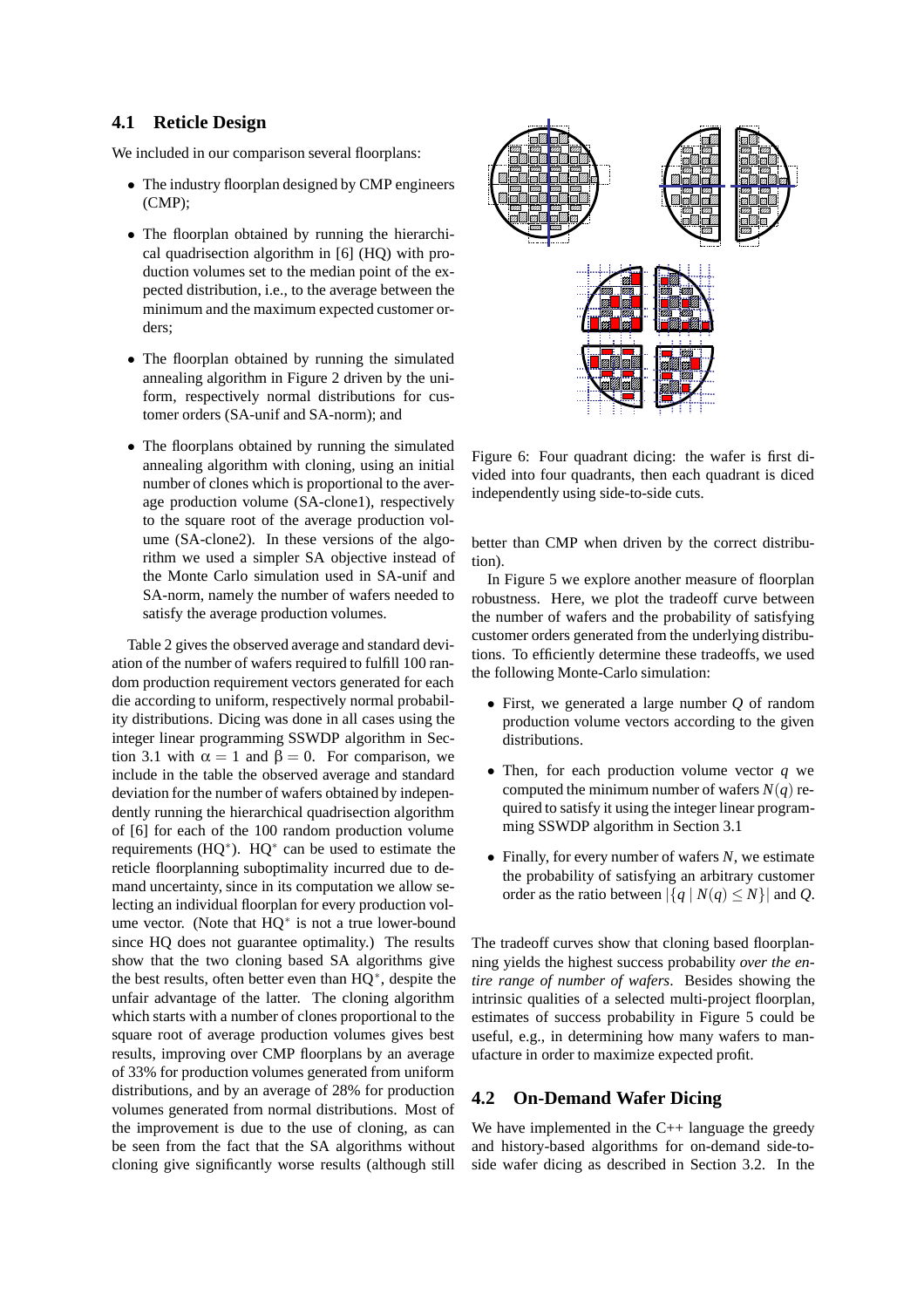| Testcase             | <b>CMP</b>   | HO         | SA-unif             | $HO^*$<br>SA-norm |            | SA-clone1  | SA-clone2  |  |  |  |
|----------------------|--------------|------------|---------------------|-------------------|------------|------------|------------|--|--|--|
| Uniform distribution |              |            |                     |                   |            |            |            |  |  |  |
| ind1                 | 166.9/48.0   | 138.7/38.7 | 138.7/38.7          | 154.2/42.2        | 128.6/31.8 | 115.7/22.2 | 114.0/23.6 |  |  |  |
| ind <sub>2</sub>     | 116.7/19.8   | 107.3/17.8 | 103.1/13.1          | 132.9/27.6        | 101.7/16.2 | 93.9/15.7  | 85.9/13.6  |  |  |  |
| ind3                 | 352.2/52.0   | 348.6/50.5 | 347.2/48.2          | 417.7/67.4        | 257.6/35.0 | 247.9/46.3 | 210.0/38.4 |  |  |  |
| ind <sub>4</sub>     | 101.9/22.1   | 103.7/20.5 | 100.2/20.7          | 108.3/19.9        | 89.7/19.6  | 68.6/11.1  | 60.8/6.6   |  |  |  |
| ind <sub>5</sub>     | 107.3/15.8   | 104.8/16.0 | 99.6/15.7           | 107.3/21.3        | 84.3/12.4  | 88.9/16.1  | 75.3/13.1  |  |  |  |
| ind <sub>6</sub>     | 80.9/9.6     | 85.6/11.6  | 77.3/10.2           | 78.9/9.9          | 72.8/8.4   | 74.3/9.4   | 74.0/8.2   |  |  |  |
| Improvement          | $\mathbf{0}$ | 4.02%      | 6.46%               | $-7.93%$          | 20.65%     | 25.55%     | 33.04%     |  |  |  |
|                      |              |            | Normal distribution |                   |            |            |            |  |  |  |
| ind1                 | 137.3/22.7   | 144.2/24.0 | 144.2/24.0          | 131.5/20.9        | 127.0/22.3 | 116.5/16.4 | 108.4/15.2 |  |  |  |
| ind <sub>2</sub>     | 149.7/19.6   | 135.3/15.7 | 161.1/24.8          | 127.3/16.1        | 114.9/14.9 | 115.3/14.9 | 113.7/14.7 |  |  |  |
| ind3                 | 375.0/36.6   | 355.6/27.3 | 361.8/26.7          | 352.8/31.3        | 270.3/19.2 | 281.1/38.1 | 272.4/21.5 |  |  |  |
| ind <sub>4</sub>     | 120.2/28.9   | 97.0/10.4  | 104.6/11.5          | 95.3/10.4         | 88.2/9.9   | 80.9/19.7  | 81.0/26.2  |  |  |  |
| ind <sub>5</sub>     | 119.5/15.9   | 96.0/10.4  | 93.2/10.0           | 81.0/8.4          | 75.7/8.3   | 74.8/8.5   | 73.6/8.3   |  |  |  |
| ind <sub>6</sub>     | 105.3/7.9    | 78.4/5.6   | 89.2/7.4            | 76.1/5.8          | 74.1/4.7   | 76.8/6.4   | 73.2/5.6   |  |  |  |
| Improvement          | $\Omega$     | 9.98%      | 5.25%               | 14.20%            | 25.50%     | 25.98%     | 28.27%     |  |  |  |

Table 2: Average and standard deviation of the number of wafers assuming fixed whole wafer dicing.



Figure 5: Tradeoff curves between the probability of satisfying an order and the number of wafers for CMP testcase "Ind5" with production volumes generated from the (a) uniform and (b) normal distributions.

basic ODSSWDP formulation we assumed that side-toside cutting is done on whole wafers. As reported in [6], when production volumes are known, significant dicing yield improvement can be achieved by first partitioning each wafer into four equal quadrants, then dicing each quadrant independently using side-to-side cuts ([6], see Figure 6). To explore the advantages of quadrant-based methods in an on-line dicing environment we have also implemented quadrant-based versions of the two algorithms in Section 3.2.

To compare the quality of the two on-demand dicing algorithms, we generated for each die 100 individual customer orders with quantities coming from either a uniform or a normal distribution, and then randomly permuted their arrival order. Tables 3 and 4 give (in the columns for batch size of 1) the number of wafers required by the two algorithms for each of the 6 industry testcases when run on individual customer orders. To gauge the benefits of batching customer orders we also include in the two tables results obtained by running the algorithms on "batched orders" that combine groups of 10 or 100 consecutive customer orders. Finally, to estimate the overhead in the number of wafers due to demand uncertainty during dicing, we ran the two algorithms on a single batch combining all orders (both algorithms reduce to running the integer programming SSWDP algorithm in Section 3.1 on the production volume totals in this case, and therefore both result in the same number of wafers).

The results show that, compared to the simple greedy algorithm, the history-based algorithm reduces wafer overhead by an average of 19.2% (respectively 8.9%) for the uniform (normal) distributions. This consistent improvement suggests that the proposed history tracking scheme is effective in "learning" the demand distribution. As expected, regardless of the algorithm used, batching leads to significant reduction in wafer overhead, i.e., the required number of wafers required by on-demand dicing gets closer to the number of wafers required when knowing all orders in advance. Some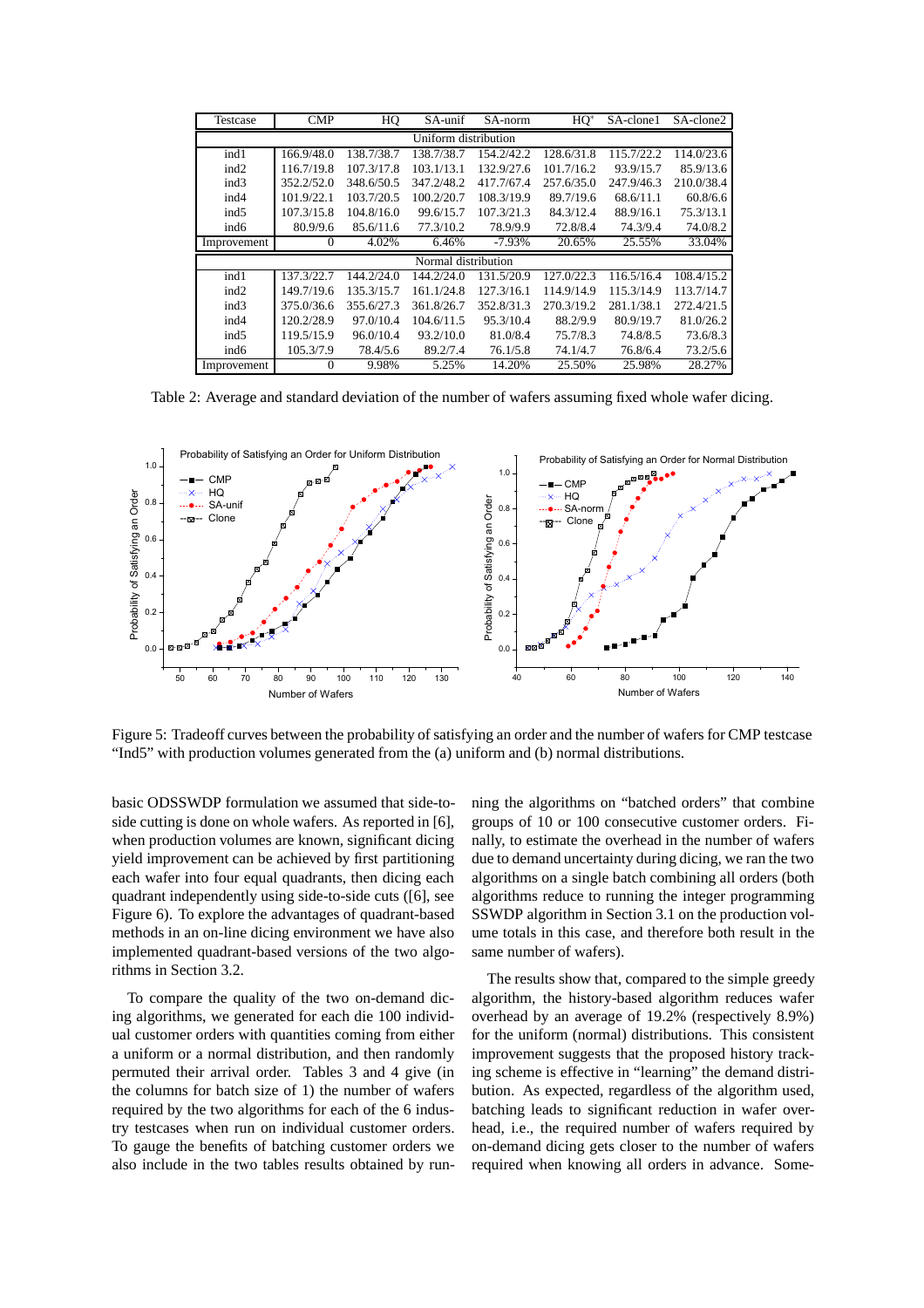how surprisingly, the results show that the more complex quadrant-based dicing does not help on-line dicing unless using large batch sizes.

# **5 Conclusions and Future Work**

In this paper we have explored the use of multiple project wafers for production under demand uncertainty. We have proposed novel algorithms and methodologies for robust multi-project reticle floorplanning and ondemand wafer dicing, and have shown that our algorithms come close in solution quality to algorithms relying on a priori knowledge of production volumes. In ongoing work we investigate the use of multi-layer reticles for further reductions in manufacturing costs.

# **References**

- [1] http://cmp.imag.fr
- [2] M. Andersson, C. Levcopoulos and J. Gudmundsson, "Chips on Wafers, or packing rectangles into grids," *Computational Geometry* 30, pp. 95–111, 2005. Preliminary version in *Proc. WADS (Workshop on Algorithms and Data Structures)*, August 2003.
- [3] A. Balasinski, "Multi-layer and multi-product masks: cost reduction methodology," *Proc. 24th BACUS Symp. on Photomask Technology*, Proc. SPIE, Vol 5567, 2004, pp. 351–359.
- [4] S. Chen and E. C. Lynn, "Effective Placement of Chips on a Shuttle Mask," *Proc. SPIE*, Vol 5130, 2003, pp. 681-688.
- [5] A. B. Kahng, I. I. Mandoiu, Q. Wang, X. Xu, and A. Zelikovsky, "Multi-Project Reticle Floorplanning and Wafer Dicing," *Proc. Intl. Symp. on Physical Design*, pp. 70-77, April 2004.
- $[6]$  A.B. Kahng, I.I. Măndoiu, X. Xu, and A. Zelikovsky. Yield-driven multi-project reticle design and wafer dicing. In *Proc. 25th Annual BACUS Symposium on Photomask Technology*, 2005.
- [7] A. B. Kahng and S. Reda, "Reticle Floorplanning With Guaranteed Yield for Multi-Project Wafers," *Proc. International Conference On Computer Design*, pp. 106-110, October 2004.
- [8] M. LaPedus, "The IC industry heading to the \$10 million photomask?" *Semiconductor Business News*, Oct. 7, 2002, http://www.siliconstrategies.com/ story/OEG20021007S0053
- [9] R. D. Morse, "Multiproject Wafers: not just for million dollar mask sets," *Proc. SPIE*, Vol 5043, 2003, pp. 100-113.
- [10] D. Perrottet, J.-M. Buchilly, B. Richerzhagen, and W. Kröninger. "WaterJet-Guided Laser Achieves Highest Die Fracture Strength," *Future Fab International* 18, 2005, pp. 157–159.
- [11] G. Xu, R. Tian, D.F. Wong, and A. Reich, "Shuttle Mask Floorplanning," *Proc. SPIE*, Vol 5256, pp. 185-194.
- [12] G. Xu, R. Tian, D. Z. Pan and M. D. F. Wong "A Multi-objective Floorplanner for Shuttle Mask Optimization," *Proc. SPIE*, Vol 5567, 2004, pp. 340- 350.
- [13] G. Xu, R. Tian, D. Z. Pan and M. D. F. Wong "CMP Aware Shuttle Mask Floorplanning," *Proc. Asia South Pacific Design Automation Conference (ASPDAC)*, 2005.
- [14] M.-C. Wu and R.-B. Lin, "A Comparative Study on Dicing of Multiple Project Wafers", *Proc. IEEE Symp. on VLSI*, pp. 314–315, 2005.
- [15] M.-C. Wu and R.-B. Lin, "Reticle Floorplanning and Wafer Dicing for Multiple Project Wafers", *Proc. Intl. Symposium on Quality Electronic Design*, pp. 610–615, 2005.